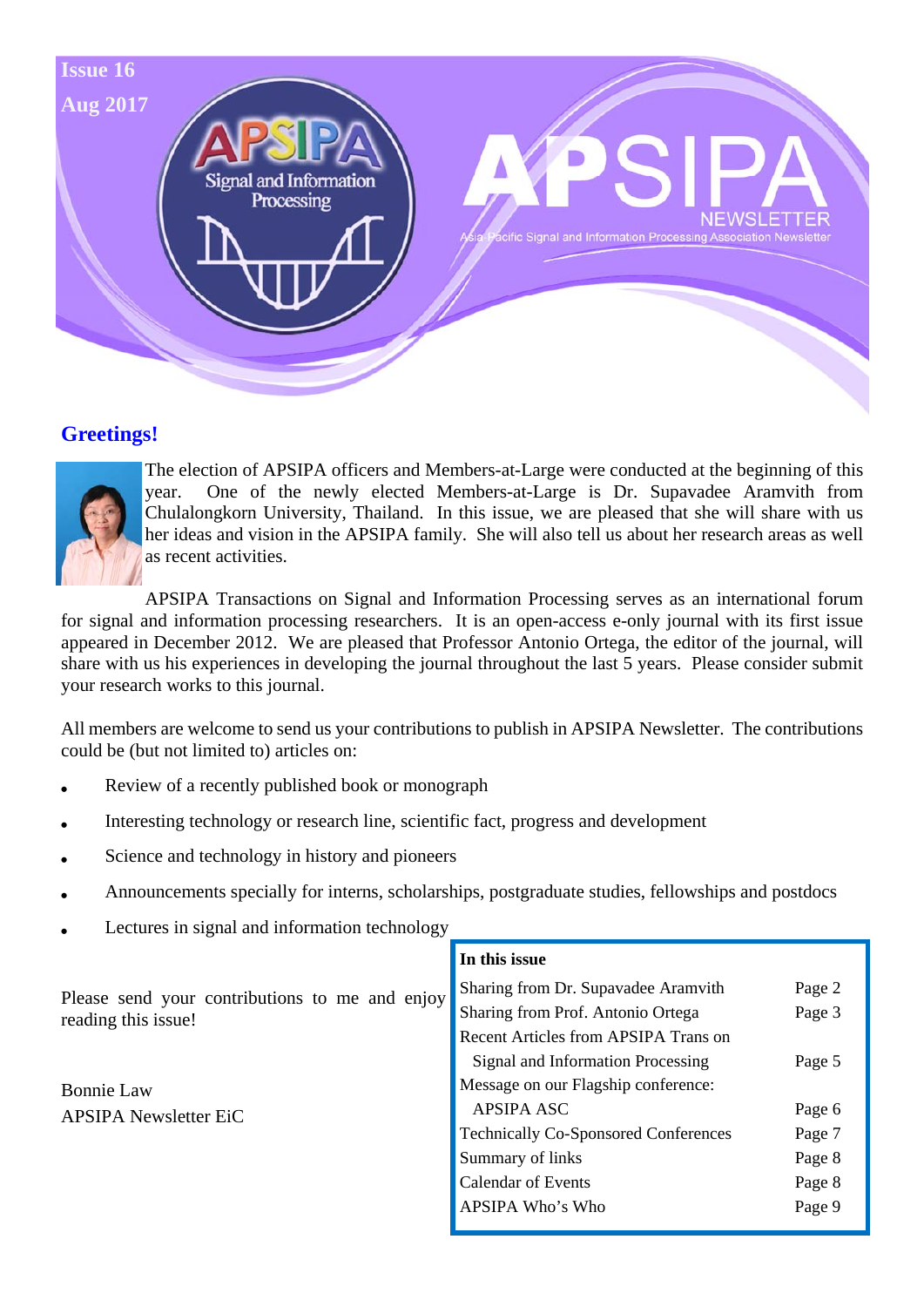### **Sharing From APSIPA BoG Member**

#### **Assoc. Prof. Dr. Supavadee Aramvith**

Department of Electrical Engineering Chulalongkorn University, Thailand Email: Supavadee.A@chula.ac.th



It is my honor to contribute to APSIPA, a prominent Signal Processing Association of the Asia Pacific community, as a new member of Board of Governors. I remembered the first time I joined APSIPA since the first APSIPA ASC 2009 in Sapporo, Japan with the kind introduction from Prof. Yoshikazu Miyanaga, General Co-Chairs. It was also the first time that I have met Prof. Sanjit K. Mitra who gave a keynote talk on "Structural Subband Decomposition, A New Concept in Digital Signal Processing." From 2010-2015, I joined Image, Video, and Multimedia (IVM) Technical Committee as a member, a secretary and Vice Chair. I am fortunate to work with great mentors in the IVM TC: the past IVM TC chairs, Prof. Yo-Sung Ho, Prof. Oscar Au, Prof. Jiwu Huang, President-Elect, Prof. Hitoshi Kiya, and my former advisor, Prof. Ming-Ting Sun. Currently, I am IVM TC Chair and Technical Program Co-Chairs of APSIPA from 2016-2017. IVM TC is one of the most active technical committees in APSIPA. TC members have great contributions in submitting excellent research works, organizing special sessions and workshop, and contributing to being Distinguished lecturers and to many APSIPA programs. In the course of time with APSIPA, I met many new colleagues with many become good friends. I am always interested to network and to collaborate research works with International Universities. With my extensive networks in Southeast Asia countries, I intend for APSIPA to reach out more to many more countries in Southeast Asia to enable more collaboration and strengthening Signal and Information Processing research communities.

I would like to introduce about myself and my research as well. I am an Associate Professor at Chulalongkorn University, Thailand's oldest and one of the country's most prestigious universities. I joined Chulalongkorn University in 2001 and established Video Technology Research Group under Digital Signal Processing Laboratory of Department of Electrical Engineering. Our group's core expertise is in the areas of error resilient video coding, wireless video transmissions, video analytics for surveillance applications, video classification, and multimedia communications applications. Wireless video coding is still the challenging research problems throughout the years. With the advent of higher efficiency video coding standard, the video is more prone to errors. Thus, we work on the new method to improve error resiliency for the video data that would finally increase visual video quality. In the recent years, we have many video compressed data in the surveillance domain. It is interesting to explore video coding scheme that could preserve important features required for good detection, tracking, and recognition afterward. As for video analytics, the interests are in the areas of image super resolution, and human action classification and recognition. Embedded system for video analytics is increasingly become important as well for the solution deployment in the real scenarios. In the recent years, I and my colleagues have organized special session in the IVM track and it attracted a good participation. There are many promising research areas and APSIPA is a good platform to share the new research ideas and collaborations

I look forward to contribute to all of you and to APSIPA as a BoG member and as a research colleague for possible linkage and collaboration.

Supavadee Aramvith BoG member, APSIPA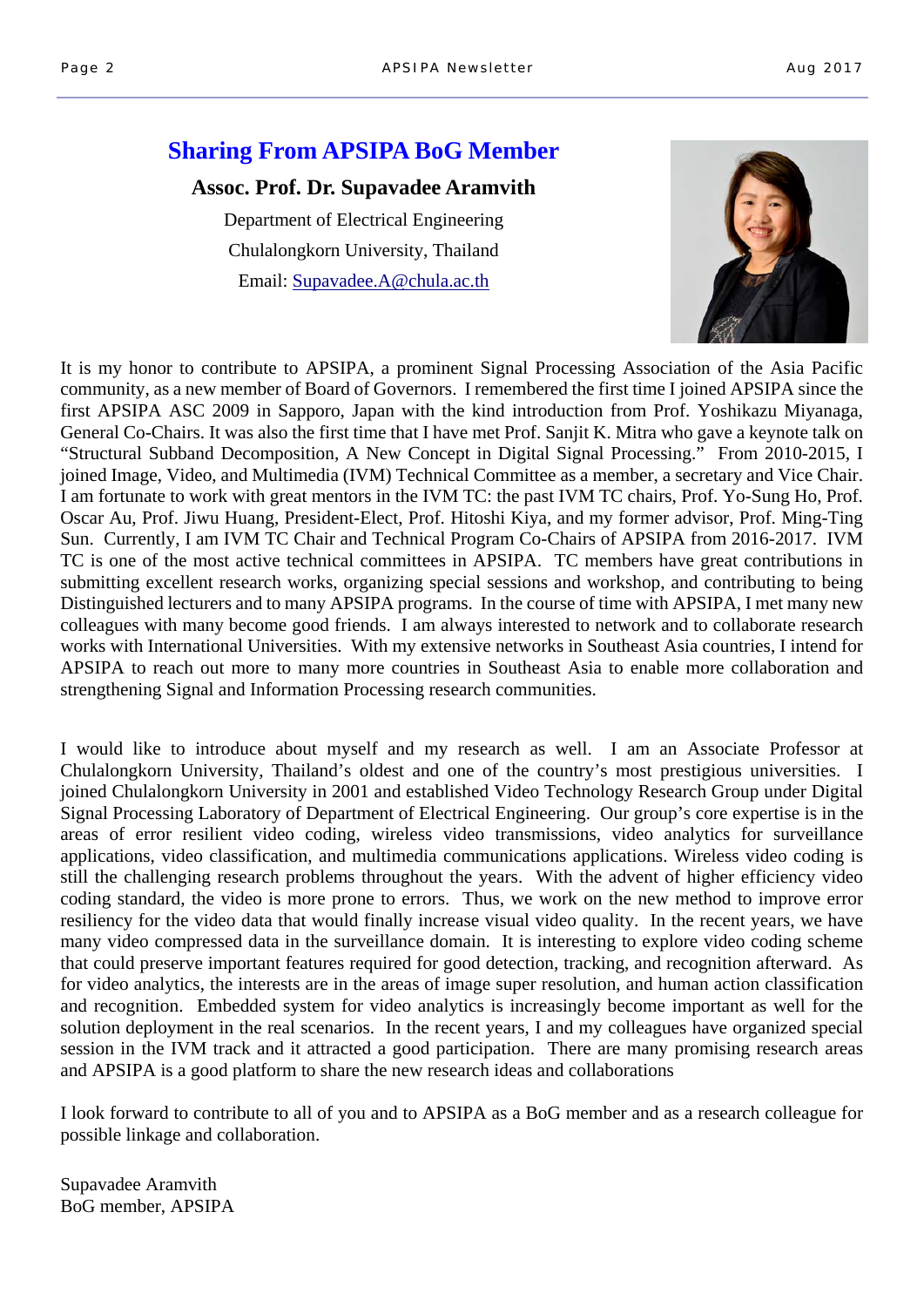### **Sharing From Editor of APSIPA Transactions on Signal and Information Processing**

#### **Professor Antonio Ortega**

University of Southern California, USA



From its start, the APSIPA Transactions on Signal and Information Processing has aimed at providing a state of the art platform for research dissemination, through the publication of new research results, overviews of exciting research topics and, most recently, papers on industrial technology advances. We chose an e-only publication model because paper copies of publications are becoming increasingly obsolete. Moreover, we adopted an Open Access model, so that accepted papers can be immediately available to anybody anywhere in the world. The Transactions papers are available in the newly revamped Cambridge University Press state of the art publication platform, Cambridge Core. I strongly encourage you to check out Cambridge Core, if you have not done so recently:

https://www.cambridge.org/core/journals/apsipa-transactions-on-signal-and-information-processing

In this new platform, you can easily find all papers we have published and find which among those are having the most impact; all you need to do is check out the lists of Most Read and Most Cited papers:

https://www.cambridge.org/core/journals/apsipa-transactions-on-signal-and-information-processing/mostread

https://www.cambridge.org/core/journals/apsipa-transactions-on-signal-and-information-processing/mostcited

I thank the newsletter editors for the opportunity to share some of my thoughts and experiences in developing this journal and would like to do so by addressing some of the questions I am frequently asked by prospective authors.

- Q: Why should I consider publishing my papers in Open Access?
- A: The Open Access model makes your work widely accessible right away. Papers are not behind "pay walls" and no account needs to be set up in order to access them. Ouite simply: anybody can click on the link and access your paper. This is good for your research, which gets more exposure, and also good for those sponsoring your research, in particular government agencies. Wider access to research results can potentially increase its impact. There is in fact some evidence that suggests that Open Access papers are cited more frequently on average.
- Q: Why is there an Open Access article publication charge?
- A: Basically, the article publication charge (APC) covers the cost of editing, formatting and hosting papers. A small percentage of this fee goes to APSIPA and helps us develop some of our other programs. The APC is kept intentionally low, in fact much lower than what is typical in other publications. Also keep in mind that some publishers have over-length page charges that can easily exceed the Transactions APC. The Transactions does not have over-length charges, and so if you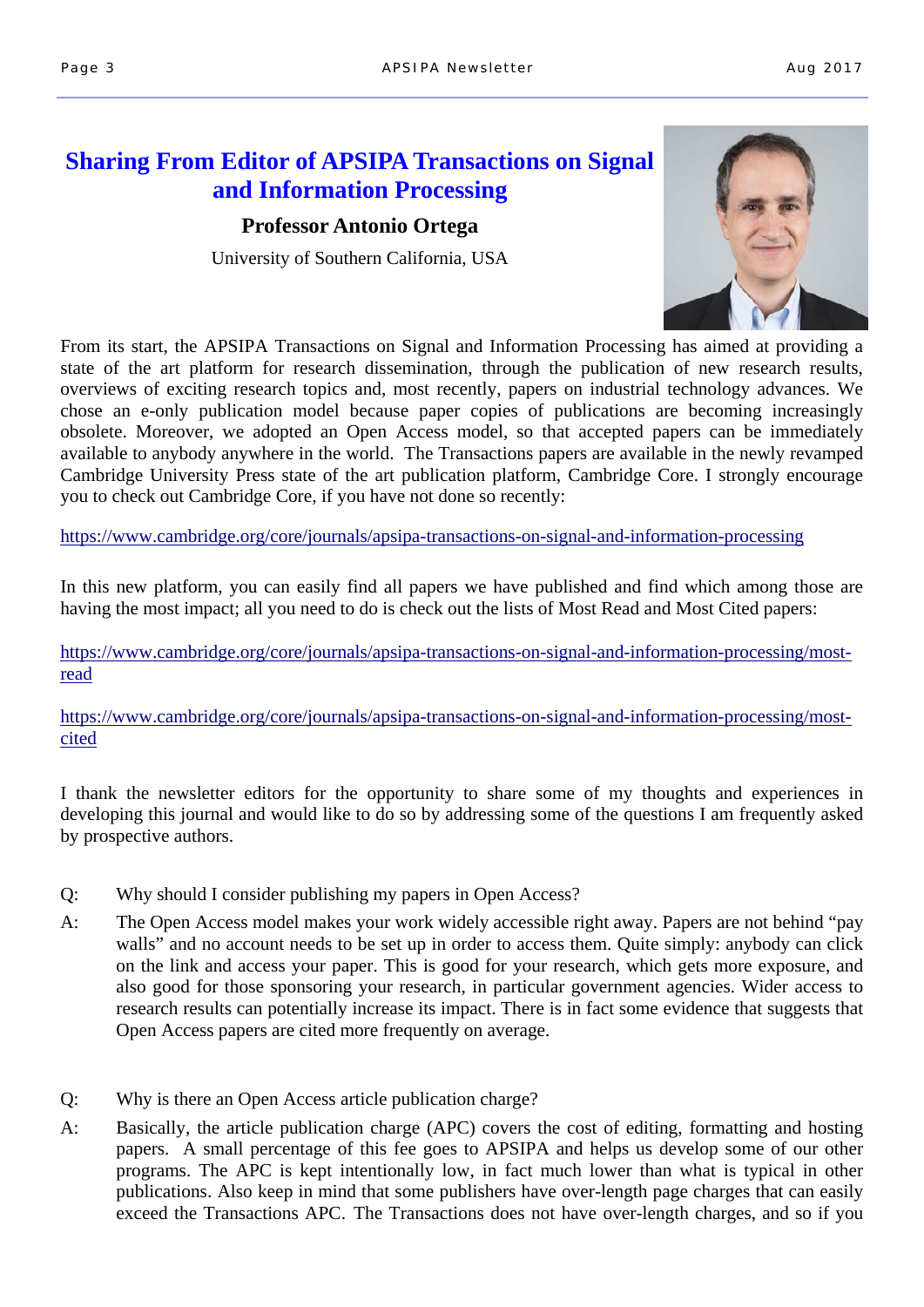have a long paper to publish you may be better off doing it in the Transactions: the APC provides you Open Access and costs less than the over-length charges you may have to pay elsewhere!

- Q: What about your paper acceptance standards, are they different because the journal is Open Access?
- A: No! Most everybody in the editorial team has experience working as editors for journals where Open Access is just optional, and our criteria are the same as those we apply in other publications. We try to maintain the highest standards of quality for the papers we accept.
- Q: When are the Transactions going to be indexed?
- A: The Transactions are already indexed by SCOPUS and by eSCI! We are currently waiting for a response from SCI and EI. The process of indexing is outside of our control and, as we have learned from experience, it can be very slow, with decisions often dragging on for over a year. What we can control is the quality of the work we publish. In that respect, I think the Editors and Reviewers have done an excellent job of maintaining high standards. To get a sense of the quality of the work, you can refer to the record of citations on Google Scholar

#### http://goo.gl/xWHRsf

and of course you can read the papers to see for yourself!

- Q: What can I do as an author to help the Transactions grow?
- A: Submit your work!! One of the challenges we have been facing in getting the Transactions indexed has been that most companies that provide indexing want to see a "sufficient" volume of papers being published every year. The sooner we can achieve a sustained sufficiently high volume of published papers, the sooner we will meet the indexing criteria. As the EiC I am confident that we do not have a quality problem, but we can do better when it comes to quantity. Those of you interested in taking more active roles are also very welcome to help us organize special issues. Please send me email if you would like to lead an effort to put together a special issue.

As I complete my term as Editor-in-Chief for the APSIPA Transactions on Signal and Information Processing, I would like to thank the team of associate and guest editors, and our many reviewers, for their hard work in making the Transactions a high quality publication. Also, working with Cambridge University Press has been a great pleasure. I thank them for their strong support. We will soon start the process to select the next Editor-in-Chief for the Transactions. If you are interested in being considered for this position please contact Prof Tatsuya Kawahara, APSIPA VP Publications.

Let me end with an important reminder: we now have an open call for nominations for the  $2<sup>nd</sup>$  Edition of the Sadaoki Furui Prize Paper Award. This will be awarded to one paper published in the Transactions from 2012 to 2016. If you have a paper you would like to nominate please send email to Prof Kawahara or to me.

Antonio Ortega Editor APSIPA Trans on Signal and Information Processing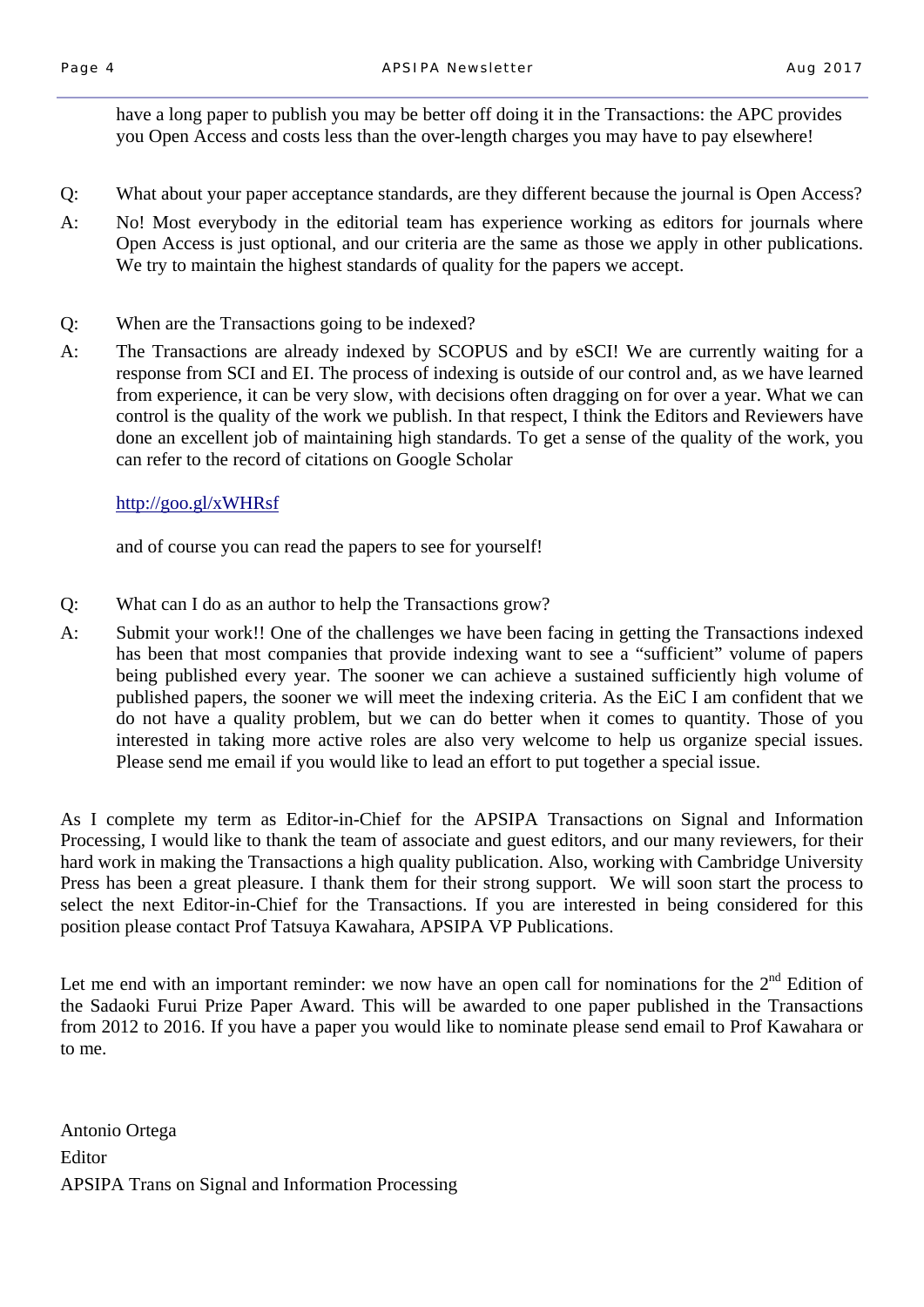# **Latest Articles from APSIPA Transactions on Signal and Information Processing**

- Toward a signal-processing foundation for computational sensing and imaging: electro-optical basis and merit functions
	- David G. Stork
	- $\bullet$  DOI: https://doi.org/10.1017/ATSIP.2017.6
	- Published online: 01 August 2017
	- https://www.cambridge.org/core/journals/apsipa-transactions-on-signal-and-informationprocessing/article/toward-a-signalprocessing-foundation-for-computational-sensing-andimaging-electroopti cal-basis-and-meritfunctions/8DBD29F173F78ABAEE89BEE5BF18A9B0
- Combining augmented statistical noise suppression and framewise speech/non-speech classification for robust voice activity detection
	- Yasunari Obuchi
	- $\bullet$  DOI: https://doi.org/10.1017/ATSIP.2017.8
	- Published online:  $14$  July 2017
	- https://www.cambridge.org/core/journals/apsipa-transactions-on-signal-and-informationprocessing/article/combining-augmented-statistical-noise-suppression-and-framewisespeechnonspeech-classification-for-robust-voice-activitydetection/29D6B839F27255CB14FA307CD35B16EF
	- Unified access in licensed and unlicensed bands in LTE-A Pro and 5G
		- Boon Loong Ng, Hongbo Si, Aris Papasakellariou, Jianzhong Charlie Zhang
		- $\bullet$  DOI: https://doi.org/10.1017/ATSIP.2017.7
		- Published online:  $12$  July  $2017$
		- https://www.cambridge.org/core/journals/apsipa-transactions-on-signal-and-informationprocessing/article/unified-access-in-licensed-and-unlicensed-bands-in-ltea-pro-and-5g/3D374A7EDC19D4D84E9EBF20362FC7B8
- Free-viewpoint image synthesis using superpixel segmentation
	- Mehrdad Panahpour Tehrani, Tomoyuki Tezuka, Kazuyoshi Suzuki, Keita Takahashi, Toshiaki Fujii
	- DOI: https://doi.org/10.1017/ATSIP.2017.5
	- Published online: 13 June 2017
	- https://www.cambridge.org/core/journals/apsipa-transactions-on-signal-and-informationprocessing/article/freeviewpoint-image-synthesis-using-superpixelsegmentation/5910904A7DC1679CA3EB260F940E3F9F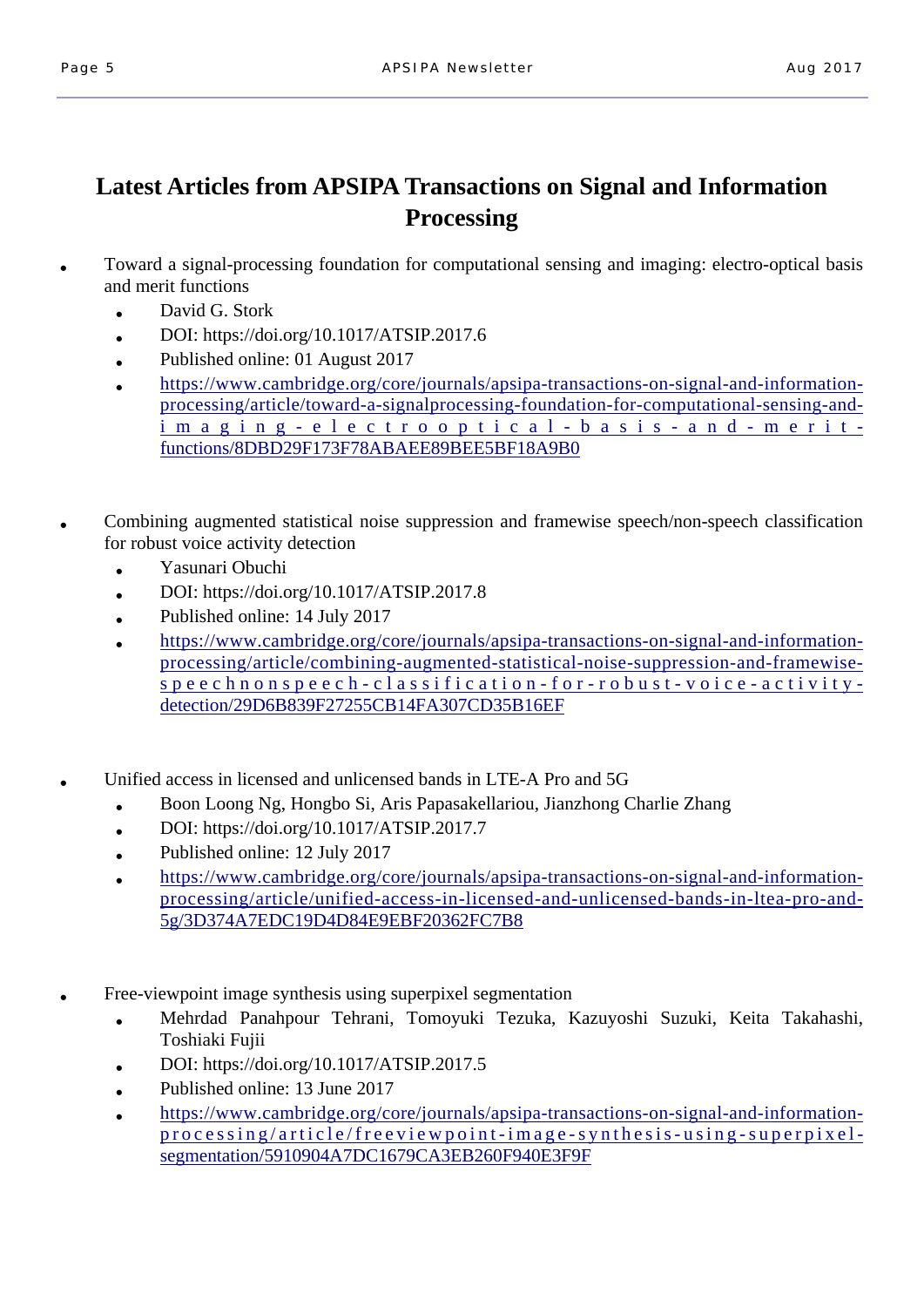### **Message on our Flagship conference: APSIPA-ASC**

APSIPA-ASC is the Flagship conference of APSIPA which was founded in 2009. It aims to promote research and education in signal processing, information technology and communications. This conference series has previously been held in Japan (2009), Singapore (2010), China (2011), USA (2012), Taiwan (2013), Cambodia (2014), Hong Kong (2015) and Korea (2016). In this year, we are going to have it in Kuala Lumpur, Malaysia.

### **APSIPA ASC 2017, December 12-15, 2017**, Kuala Lumpur, Malaysia.

 The organizers are actively preparing for the conference. The Tutorial Sessions and Keynote Sessions have been confirmed as shown below, whilst other items are actively in preparation.

- Tutorials (12 December 2017)
	- Basics of compressed sensing by Mrityunjoy Chakraborty, Indian Institute of Technology (IIT)
	- Sequential Decision Making: Theories and Applications by Yan Chen, University of Electronic Science and Technology of China and Chih-Yu Wang, Academia Sinica
	- 3D Video Processing for AR/VR Contents Generation by Yo-Sung Ho, Gwangju Institute of Science and Technology, Korea
	- Spoofing Attack of Speaker Recognition by Hemant A. Patil, Madhu R. Kamble, Institute of Information and Communication Technology (DA-IICT), Gandhinagar, Gujarat, India and Haizhou Li, National University of Singapore
	- Network Metrics and Measurements in the Era of the Digital Economics by Pavel Loskot, Swansea University, United Kingdom
- Keynote Speakers:
	- An Integrated Deep Learning Approach to Acoustic Signal Pre-Processing and Acoustic Modeling with Application to Robust Automatic Speech Recognition - by Chin-Hui Lee
	- Audio Equalization and Reverberation by Vesa Välimäki
	- From Fourier, Wavelet and Sparse Signal Representations to CNNs by C.-C. Jay Kuo

The General co-chairs are Profs. Woon-Seng Gan (Nanyang Technological University, Singapore), Kai-Kuang Ma (Nanyang Technological University, Singapore) and Kok Sheik Wong (Monash University Malaysia, Malaysia).

#### **APSIPA ASC 2018**

We are glad to let you know that APSIPA-ASC 2018 will likely be held in Hawaii, USA in November 12 - 15, 2018. Profs. Anthony Kuh (University of Hawaii, USA), Yih-Fang Huang (University of Notre Dame, USA) and Susanto Rahardja (Northwestern Polytechnical University, China) are actively preparing for this event. More news will be distributed in the next issue of Newsletters.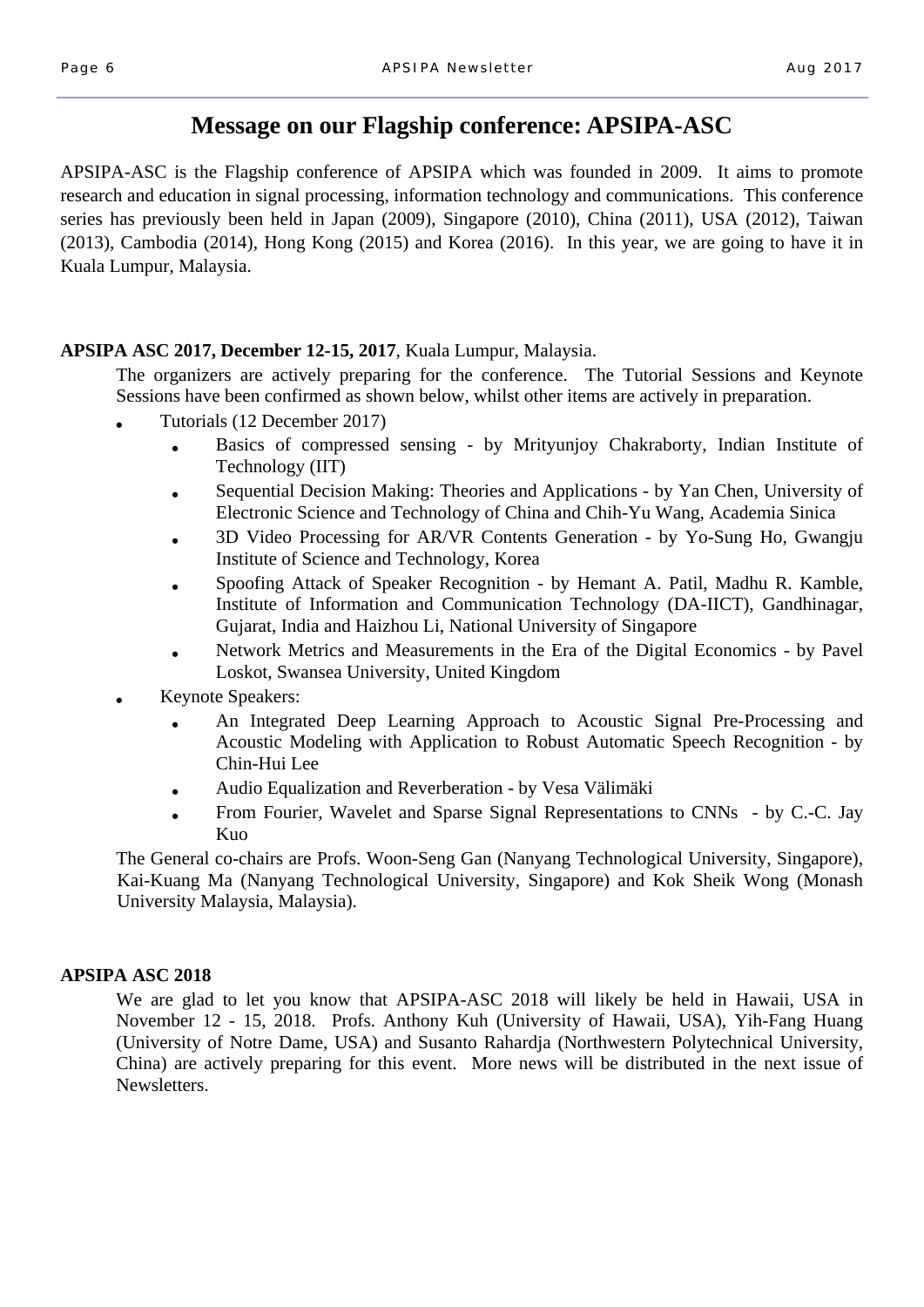# **Technically Co-Sponsored Conferences**

APSIPA is interested in giving mutual support to our sister institutes for organizing activities. We are glad to bring members' attention to the following activities, which have been technically co-sponsored by APSIPA.

### **ICME 2017,** 10-14 July 2017, Hong Kong

The IEEE International Conference on Multimedia & Expo 2017 has been held in Hong Kong from July 10 to July 14, 2017. APSIPA has technically co-sponsored ICME 2017. There are about 400 participants mainly from Asia, Europe and North America. Besides, 10k Best Paper Award has been given. The aim of the award is to promote research advances in the general multimedia related areas including text, graphics, vision, image, video, audio, speech, sensing data and their mining, learning, processing, compression, communications, rendering and associated innovations and applications. The General Chairs are Profs. Jörn Ostermann (Leibniz Universität Hannover, Germany) and Kenneth K.M. Lam (The Hong Kong Polytechnic University, Hong Kong). For details, please visit http://www.icme2017.org/.

#### **MMM 2018, 5-7 February 2018, Bangkok**

The 24th International Conference on Multimedia Modeling will be held in Bangkok from Feb 5 to Feb 7, 2018. It is a leading international conference for researchers and industry practitioners for sharing new ideas, original research results and practical development experiences from all MMM related areas. APSIPA has technically co-sponsored MMM 2018. The General Co-chairs are Supavadee Aramvith (Chulalongkorn University, Thailand), Yo-Sung Ho (Gwangju Institute of Technology, Korea) and Noel E. O'Connor (Dublin City University, Ireland). For details, please visit http://mmm2018.chula.ac.th

### ● **ICME 2018,** 23-27 July, San Diego, USA

APSIPA has recently agreed to technically co-sponsor the ICME 2018 which is to be held in San Diego USA. This is a multimedia conference which is sponsored by four IEEE societies since 2000. The General Chairs are Profs. C.-C. Jay Kuo (University of Southern California, USA), Truong Nguyen (University of California San Diego, USA) and Wenjun Zhen (Microsoft Research Asia, China). For details, please visit http://www.icme2018.org/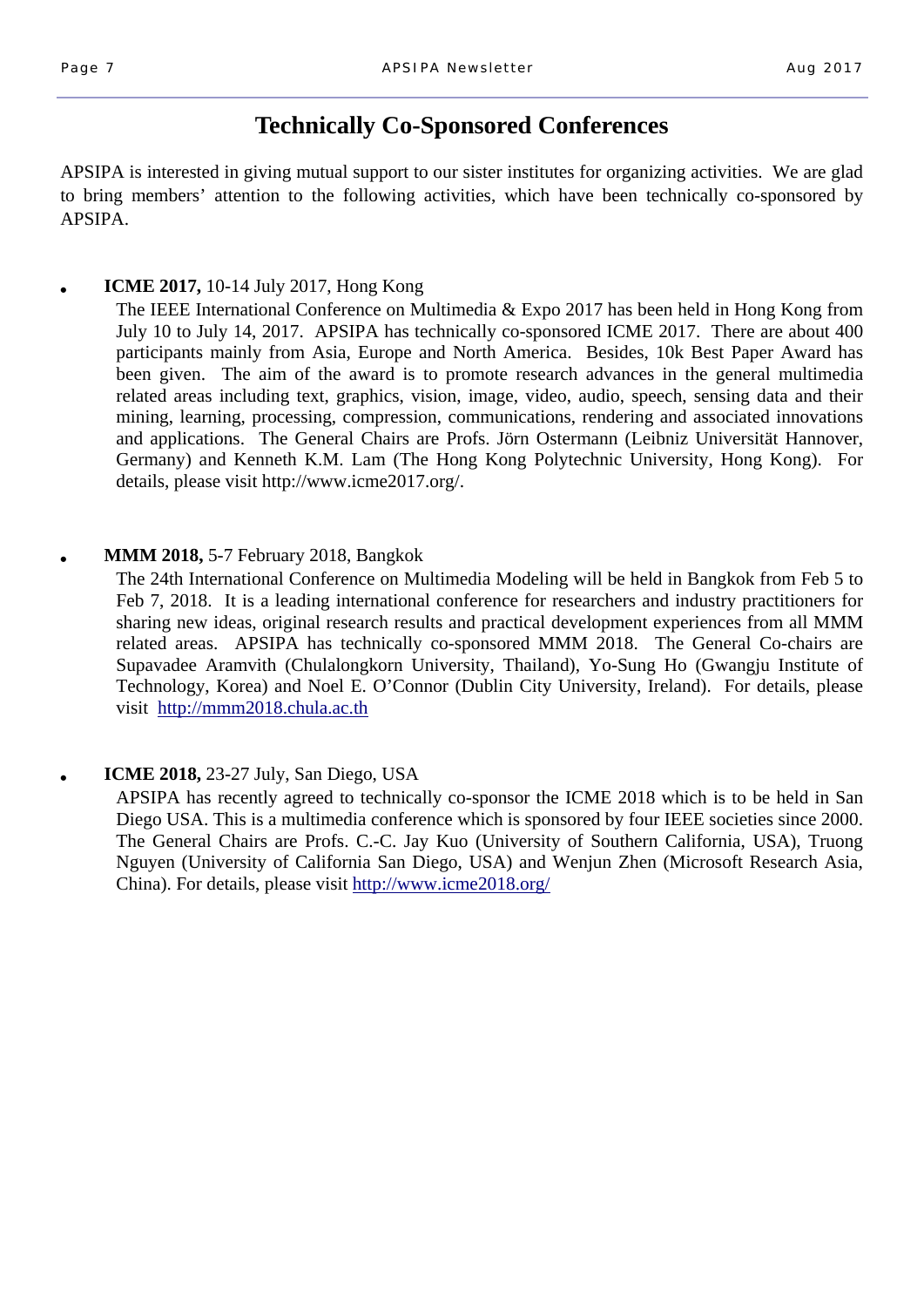# **Summary of Links**

- APSIPA ASC 2017: http://apsipa2017.org
- APSIPA Transaction on Signal and Information Processing: http://journals.cambridge.org/sip
- Paper Submission to APSIPA Transaction on Signal and Information Processing: http://mc.manuscriptcentral.com/apsipa
- APSIPA Friend's Lab: http://www.apsipa.org/friendlab/FriendLabs.htm
- APSIPA Membership Registration/Renewal: http://www.apsipa.org/reg.asp

### **Calendar of Events**

- APSIPA ASC 2017: http://apsipa2017.org
	- 31 August 2017: Notification of Paper Acceptance
	- 30 September 2017: Submission of Camera-Ready Papers
	- 30 September 2017: Author Registration Deadline
	- 12 December 2017: Tutorial Session Date
	- 13-15 December 2017: Summit and Conference Dates